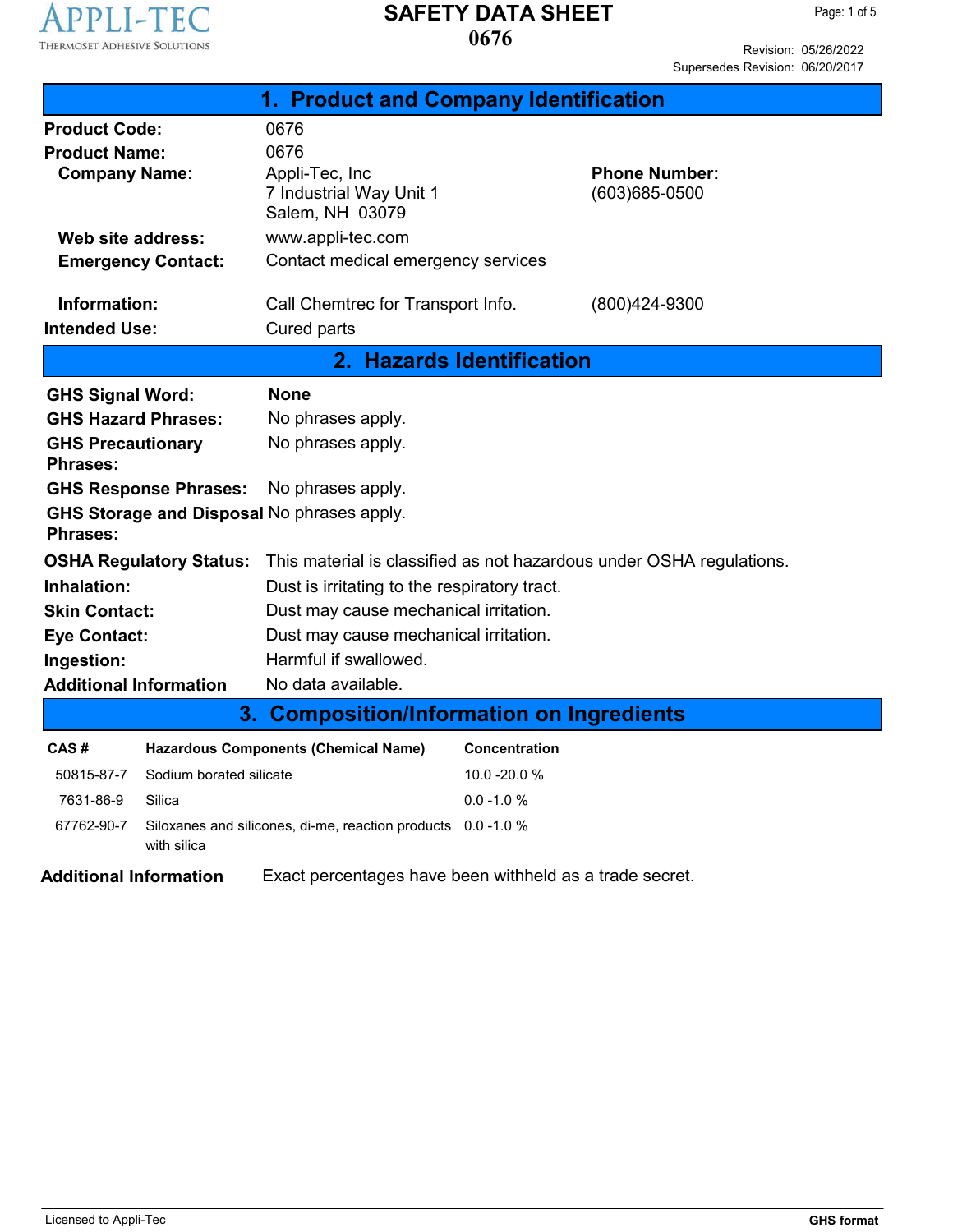

I

### **0676 SAFETY DATA SHEET**

Revision: 05/26/2022 Supersedes Revision: 06/20/2017

| <b>4. First Aid Measures</b>                                   |                                                                                                                                                                                                                     |  |  |
|----------------------------------------------------------------|---------------------------------------------------------------------------------------------------------------------------------------------------------------------------------------------------------------------|--|--|
| <b>Emergency and First Aid</b><br><b>Procedures:</b>           |                                                                                                                                                                                                                     |  |  |
| In Case of Inhalation:                                         | Remove to fresh air. If not breathing, give artificial respiration. If breathing is<br>difficult, give oxygen. Get immediate medical attention.                                                                     |  |  |
| In Case of Skin Contact:                                       | Remove contaminated clothing. Wash skin with soap and water. Get medical<br>attention.                                                                                                                              |  |  |
| In Case of Eye Contact:                                        | Immediately flush eyes with plenty of water for at least 15 minutes, occasionally<br>lifting the upper and lower eyelids. Get medical aid.                                                                          |  |  |
| In Case of Ingestion:                                          | Do NOT induce vomiting. Get medical aid.                                                                                                                                                                            |  |  |
|                                                                | <b>5. Fire Fighting Measures</b>                                                                                                                                                                                    |  |  |
| Flash Pt:                                                      | No data.                                                                                                                                                                                                            |  |  |
| <b>Explosive Limits:</b>                                       | LEL: No data.<br>UEL: No data.                                                                                                                                                                                      |  |  |
| <b>Autoignition Pt:</b>                                        | No data.                                                                                                                                                                                                            |  |  |
| <b>Suitable Extinguishing</b><br>Media:                        | Use extinguishing media appropriate to surrounding fire conditions.                                                                                                                                                 |  |  |
|                                                                | Fire Fighting Instructions: As in any fire, wear a self-contained breathing apparatus in pressure-demand,<br>MSHA/NIOSH (approved or equivalent), and full protective gear.                                         |  |  |
| Flammable Properties and No data available.<br><b>Hazards:</b> |                                                                                                                                                                                                                     |  |  |
| <b>Hazardous Combustion</b><br><b>Products:</b>                | No data available.                                                                                                                                                                                                  |  |  |
|                                                                | 6. Accidental Release Measures                                                                                                                                                                                      |  |  |
| <b>Material Is Released Or</b><br>Spilled:                     | Steps To Be Taken In Case Use proper personal protective equipment as indicated in Section 8. Sweep up,<br>then place into a suitable container for disposal. Avoid dust formation. Ensure<br>adequate ventilation. |  |  |
| 7. Handling and Storage                                        |                                                                                                                                                                                                                     |  |  |
| <b>Precautions To Be Taken</b><br>in Handling:                 | Avoid contact with eyes, skin, and clothing. Avoid ingestion and inhalation.<br>Normal measures for preventive fire protection.                                                                                     |  |  |
| <b>Precautions To Be Taken</b><br>in Storing:                  | Store in a cool, dry, well-ventilated area away from incompatible substances.                                                                                                                                       |  |  |
| 8. Exposure Controls/Personal Protection                       |                                                                                                                                                                                                                     |  |  |
|                                                                |                                                                                                                                                                                                                     |  |  |

| CAS#       | <b>Partial Chemical Name</b>                                     | <b>OSHA TWA</b>            | <b>ACGIH TWA</b>              | <b>Other Limits</b> |
|------------|------------------------------------------------------------------|----------------------------|-------------------------------|---------------------|
| 50815-87-7 | Sodium borated silicate                                          | No data.                   | No data.                      | No data.            |
| 7631-86-9  | Silica                                                           | PEL: 6mg/m3                | No data.                      | No data.            |
| 67762-90-7 | Siloxanes and silicones, di-me,<br>reaction products with silica | PEL: 5mg/m3 TWA respirable | TLV: 3mg/m3 TWA<br>Respirable | No data.            |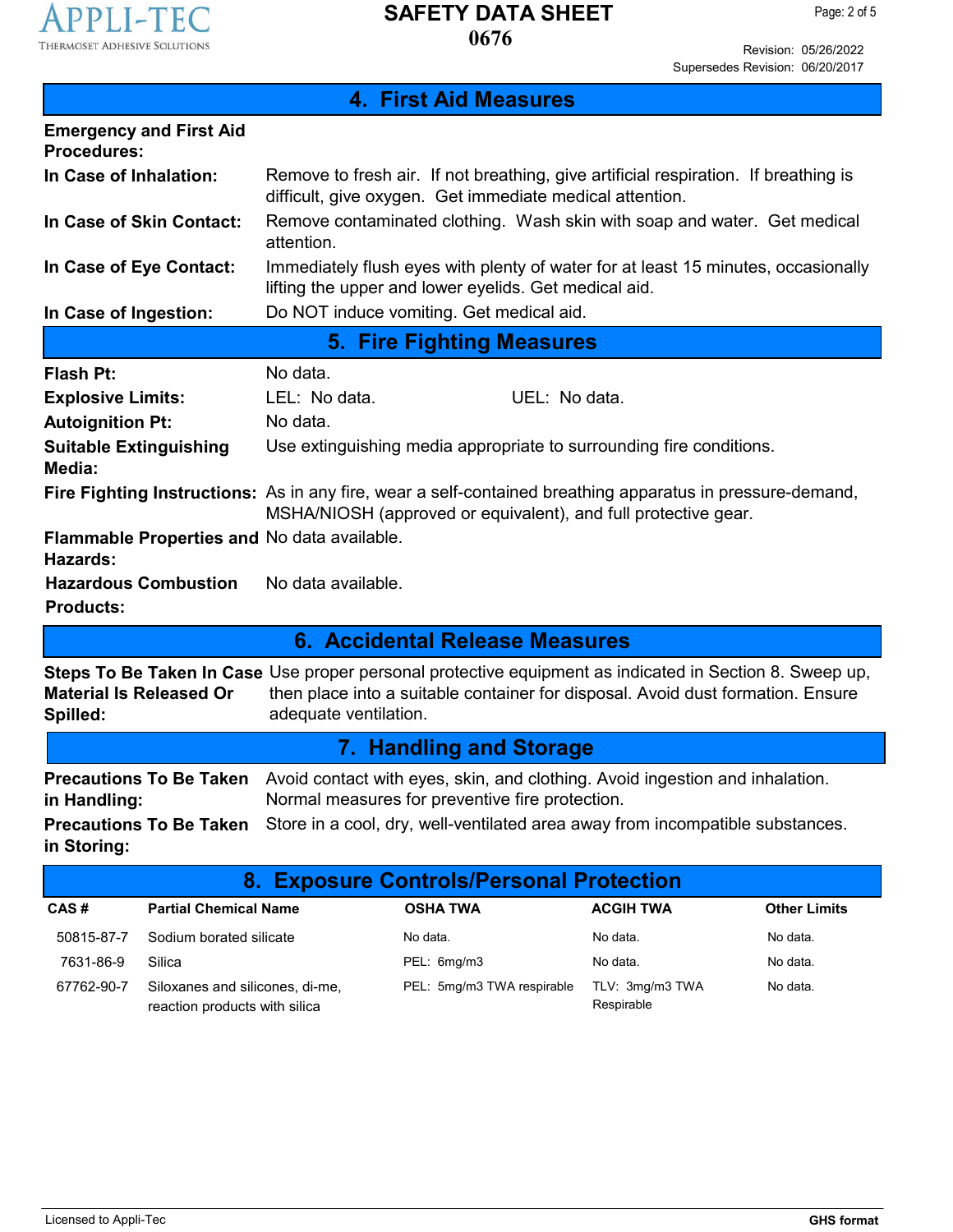

# **SAFETY DATA SHEET**

**0676**

Revision: 05/26/2022 Supersedes Revision: 06/20/2017

| <b>Respiratory Equipment</b><br>(Specify Type): | Use a NIOSH/MSHA or European Standard EN 149 approved respirator if<br>exposure limits are exceeded or if irritation or other symptoms are experienced.   |
|-------------------------------------------------|-----------------------------------------------------------------------------------------------------------------------------------------------------------|
| <b>Eye Protection:</b>                          | Safety glasses.                                                                                                                                           |
| <b>Protective Gloves:</b>                       | Wear appropriate protective gloves to prevent skin exposure.                                                                                              |
|                                                 | <b>Other Protective Clothing:</b> Wear appropriate protective clothing to prevent skin exposure.                                                          |
| <b>Engineering Controls</b>                     | Facilities storing or utilizing this material should be equipped with an eyewash                                                                          |
| (Ventilation etc.):                             | facility and a safety shower. Use adequate general or local exhaust ventilation to<br>keep airborne concentrations below the permissible exposure limits. |

**Work/Hygienic/Maintenanc** Handle in accordance with good industrial hygiene and safety practice. Wash **e Practices:** thoroughly after handling.

|                                                           | 9. Physical and Chemical Properties |               |  |
|-----------------------------------------------------------|-------------------------------------|---------------|--|
| <b>Physical States:</b>                                   | [ ] Liquid<br>[ ] Gas               | [X] Solid     |  |
| <b>Appearance and Odor:</b>                               | No data available.                  |               |  |
| pH:                                                       | No data.                            |               |  |
| <b>Melting Point:</b>                                     | No data.                            |               |  |
| <b>Boiling Point:</b>                                     | No data.                            |               |  |
| Flash Pt:                                                 | No data.                            |               |  |
| <b>Evaporation Rate:</b>                                  | No data.                            |               |  |
| <b>Flammability (solid,</b><br>gas):                      | No data available.                  |               |  |
| <b>Explosive Limits:</b>                                  | LEL: No data.                       | UEL: No data. |  |
| Vapor Pressure (vs. Air<br>or mm Hg):                     | No data.                            |               |  |
| Vapor Density (vs. Air =<br>$1)$ :                        | No data.                            |               |  |
| <b>Specific Gravity (Water =</b><br>$1)$ :                | ~10.7                               |               |  |
| <b>Solubility in Water:</b>                               | No data.                            |               |  |
| <b>Saturated Vapor</b><br><b>Concentration:</b>           | No data.                            |               |  |
| <b>Octanol/Water Partition</b><br><b>Coefficient:</b>     | No data.                            |               |  |
| <b>Autoignition Pt:</b>                                   | No data.                            |               |  |
| <b>Decomposition</b><br>Temperature:                      | No data.                            |               |  |
| <b>Viscosity:</b>                                         | No data.                            |               |  |
| Information with regard<br>to primary physical<br>hazard: |                                     |               |  |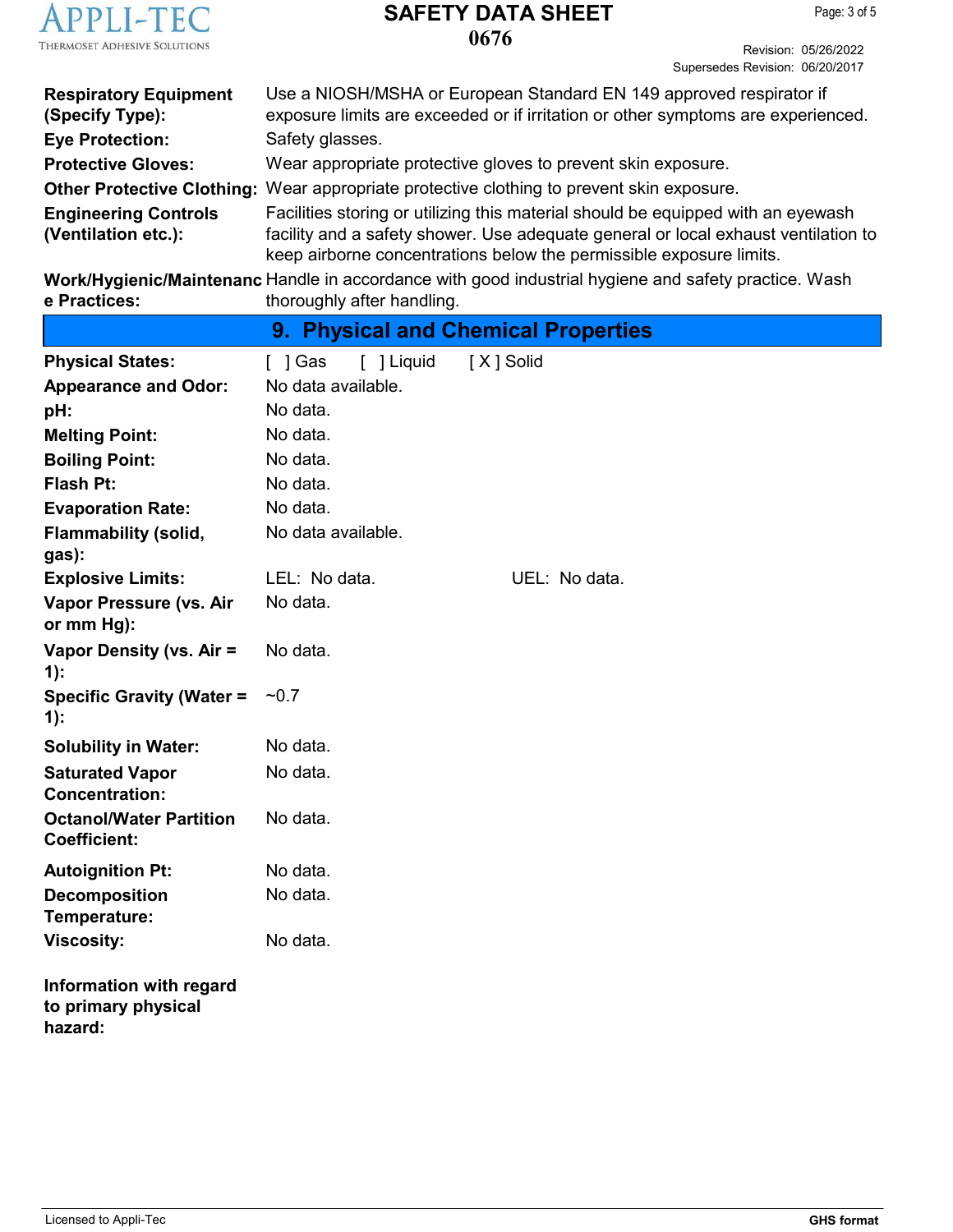## **APPLI-TEC** THERMOSET ADHESIVE SOLUTIONS

### **0676 SAFETY DATA SHEET**

Revision: 05/26/2022

Page: 4 of 5

| <b>10. Stability and Reactivity</b>                                                                                                                                                                                                                                                                                                                                                                                               |                                                                       |                                    |                        |                    |  |
|-----------------------------------------------------------------------------------------------------------------------------------------------------------------------------------------------------------------------------------------------------------------------------------------------------------------------------------------------------------------------------------------------------------------------------------|-----------------------------------------------------------------------|------------------------------------|------------------------|--------------------|--|
| <b>Stability:</b>                                                                                                                                                                                                                                                                                                                                                                                                                 | Unstable [ ]<br>Stable [X]                                            |                                    |                        |                    |  |
| <b>Conditions To Avoid -</b><br>Instability:                                                                                                                                                                                                                                                                                                                                                                                      | Operations that create dust.                                          |                                    |                        |                    |  |
| <b>To Avoid:</b>                                                                                                                                                                                                                                                                                                                                                                                                                  | Incompatibility - Materials No data available.                        |                                    |                        |                    |  |
| or Byproducts:                                                                                                                                                                                                                                                                                                                                                                                                                    | Hazardous Decomposition oxides of carbon. silicon oxides.             |                                    |                        |                    |  |
| <b>Possibility of Hazardous</b><br><b>Reactions:</b>                                                                                                                                                                                                                                                                                                                                                                              | Will occur [ ]<br>Will not occur $[X]$                                |                                    |                        |                    |  |
| <b>Conditions To Avoid -</b><br><b>Hazardous Reactions:</b>                                                                                                                                                                                                                                                                                                                                                                       | No data available.                                                    |                                    |                        |                    |  |
|                                                                                                                                                                                                                                                                                                                                                                                                                                   | <b>11. Toxicological Information</b>                                  |                                    |                        |                    |  |
| Toxicological Information: No data available.                                                                                                                                                                                                                                                                                                                                                                                     |                                                                       |                                    |                        |                    |  |
|                                                                                                                                                                                                                                                                                                                                                                                                                                   | <b>12. Ecological Information</b>                                     |                                    |                        |                    |  |
|                                                                                                                                                                                                                                                                                                                                                                                                                                   | No data available.                                                    |                                    |                        |                    |  |
|                                                                                                                                                                                                                                                                                                                                                                                                                                   | <b>13. Disposal Considerations</b>                                    |                                    |                        |                    |  |
| Observe all federal, state, and local environmental regulations.<br><b>Waste Disposal Method:</b>                                                                                                                                                                                                                                                                                                                                 |                                                                       |                                    |                        |                    |  |
|                                                                                                                                                                                                                                                                                                                                                                                                                                   | <b>14. Transport Information</b>                                      |                                    |                        |                    |  |
| <b>LAND TRANSPORT (US DOT):</b><br>Not Regulated.<br><b>DOT Proper Shipping</b><br>Name:<br><b>DOT Hazard Class:</b><br><b>UN/NA Number:</b><br><b>MARINE TRANSPORT (IMDG/IMO):</b><br><b>IMDG/IMO Shipping Name: Not Regulated.</b><br><b>UN Number:</b><br><b>Packing Group:</b><br><b>Hazard Class:</b><br>AIR TRANSPORT (ICAO/IATA):<br>ICAO/IATA Shipping Name: Not Regulated.<br><b>UN Number:</b><br><b>Packing Group:</b> |                                                                       |                                    |                        |                    |  |
| <b>Hazard Class:</b>                                                                                                                                                                                                                                                                                                                                                                                                              |                                                                       |                                    |                        |                    |  |
| <b>15. Regulatory Information</b>                                                                                                                                                                                                                                                                                                                                                                                                 |                                                                       |                                    |                        |                    |  |
|                                                                                                                                                                                                                                                                                                                                                                                                                                   | EPA SARA (Superfund Amendments and Reauthorization Act of 1986) Lists |                                    |                        |                    |  |
| CAS#<br>Sodium borated silicate<br>50815-87-7                                                                                                                                                                                                                                                                                                                                                                                     | <b>Hazardous Components (Chemical Name)</b>                           | S. 302 (EHS)<br>No                 | S. 304 RQ<br>No        | S. 313 (TRI)<br>No |  |
| 7631-86-9<br>Silica                                                                                                                                                                                                                                                                                                                                                                                                               |                                                                       | No                                 | No                     | No                 |  |
| 67762-90-7<br>with silica                                                                                                                                                                                                                                                                                                                                                                                                         | Siloxanes and silicones, di-me, reaction products                     | No                                 | No.                    | No                 |  |
| CAS#<br><b>Hazardous Components (Chemical Name)</b>                                                                                                                                                                                                                                                                                                                                                                               |                                                                       | <b>Other US EPA or State Lists</b> |                        |                    |  |
| 50815-87-7                                                                                                                                                                                                                                                                                                                                                                                                                        | Sodium borated silicate                                               |                                    | <b>TSCA: Inventory</b> |                    |  |
| 7631-86-9<br>Silica                                                                                                                                                                                                                                                                                                                                                                                                               |                                                                       |                                    | <b>TSCA: Inventory</b> |                    |  |
| 67762-90-7<br>with silica                                                                                                                                                                                                                                                                                                                                                                                                         | Siloxanes and silicones, di-me, reaction products                     | TSCA: Inventory, 8A, 8A PAIR       |                        |                    |  |